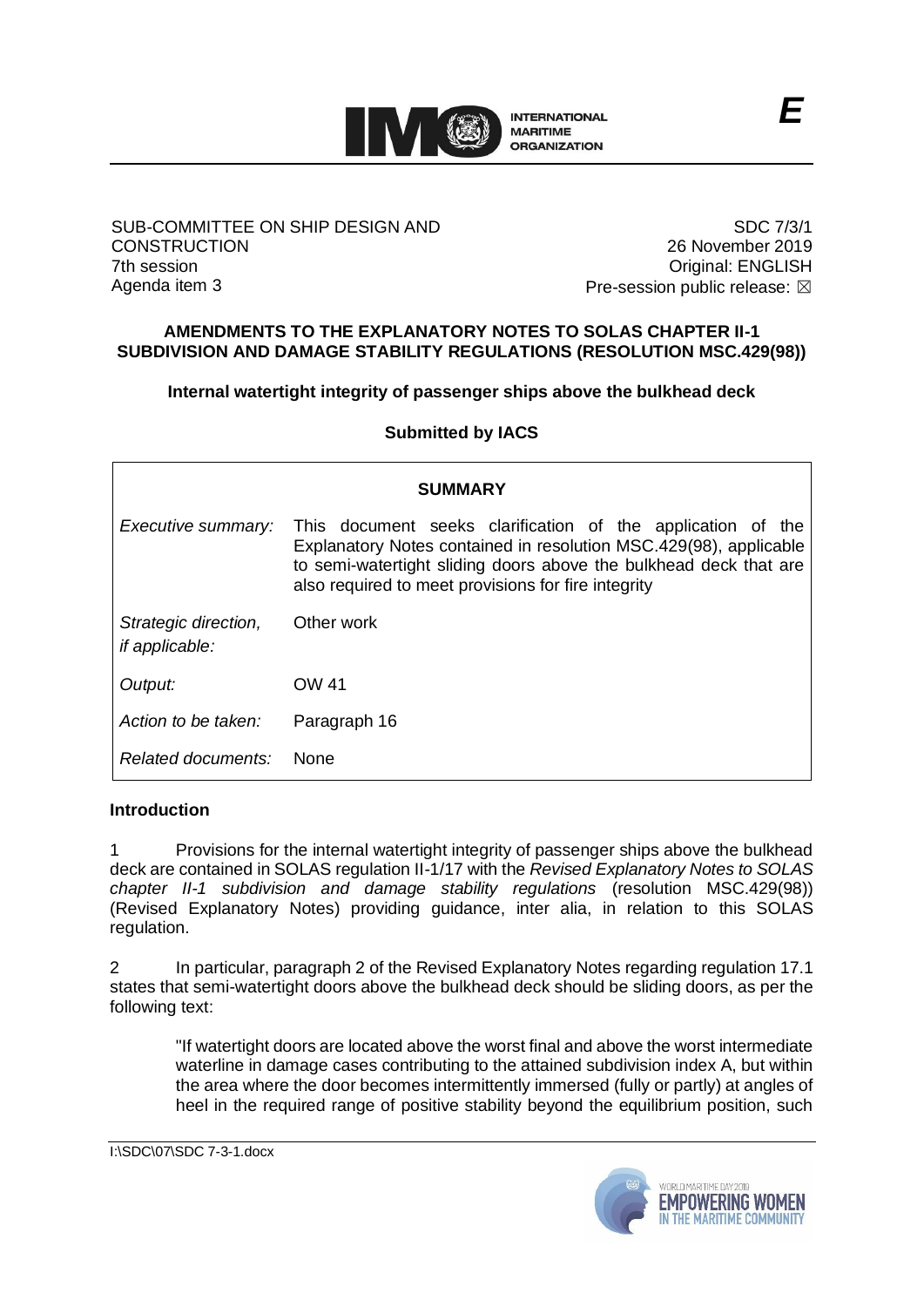doors are to be power operated and remotely controlled sliding semi-watertight doors complying with the requirements of regulation 13…"

3 Further, paragraph 4 of the Revised Explanatory Notes regarding regulation 17.1 states that:

"Doors fitted above the bulkhead deck, which are required to meet both fire protection and watertight requirements should comply with the fire requirements in regulation II-2/9.4.1.1 and the watertight requirements in paragraphs 1 and 2 above. Notwithstanding the ultimate sentence of regulation II-2/9.4.1.1.2, watertight doors fitted above the bulkhead deck should be insulated to the standard required by table 9.1 and regulation II-2/9.2.2.1.1.1. The door must be capable of operation using both the remote fire door control circuit and the remote watertight door control circuit…"

4 It is noted that paragraphs 1 and 2 of the Revised Explanatory Notes regarding regulation 17.1 discuss compliance with SOLAS regulation II-1/13.

## **Discussion**

5 SOLAS regulation II-2/9.4.1.1.5 prescribes requirements for fire doors in main vertical zone bulkheads, galley boundaries and stairway enclosures, other than power-operated watertight doors and those which are normally locked.

6 Before the adoption of the Revised Explanatory Notes, doors required to be watertight sliding doors were only those located below the bulkhead deck, except as discussed in MSC/Circ.541, to which the footnote in SOLAS regulation II-1/17.1 refers.

7 However, IACS is of the opinion that due to the guidance set out in paragraph 17.1.4 of the Revised Explanatory Notes, differing interpretations, as set out in options 1 and 2 below, could exist.

#### *Option 1: the intention was not to include these semi-watertight doors in the 'non application' statement in SOLAS regulation II-2/9.4.1.1.5 for power-operated watertight doors*

8 In this case, the required compliance with both watertight and fire integrity requirements mentioned in paragraph 4 of the Revised Explanatory Notes regarding regulation 17.1, which includes SOLAS regulations II-1/13 and II-2/9.4.1.1.5, generates the following inconsistencies in the application of the regulations:

- .1 the required acceptable range for the time of closure of fire doors (between 10 s and 40 s (hinged) or between 0.1 m/s to 0.2 m/s (sliding) in SOLAS regulation II-2/9.4.1.1.5.2 is not always compatible with that of watertight doors (between 20 s and 40 s in SOLAS regulation II-1/13.7.1.7). Also, the door's width, as prescribed by the provisions in the FSS Code, may exceed the maximum width of 1200 mm, specified in SOLAS regulation II-1/13.7.1.2. It is not clear if these semi-watertight doors also fall within this limited width of 1200 mm;
- .2 if the fire door is bounding a hazardous area, requirements for power accumulators of fire doors (SOLAS regulation II-2/9.4.1.1.5.8) may be in conflict with the requirements for the watertight doors (SOLAS regulations II-1/13.7.5 or II-1/13.7.3.3);